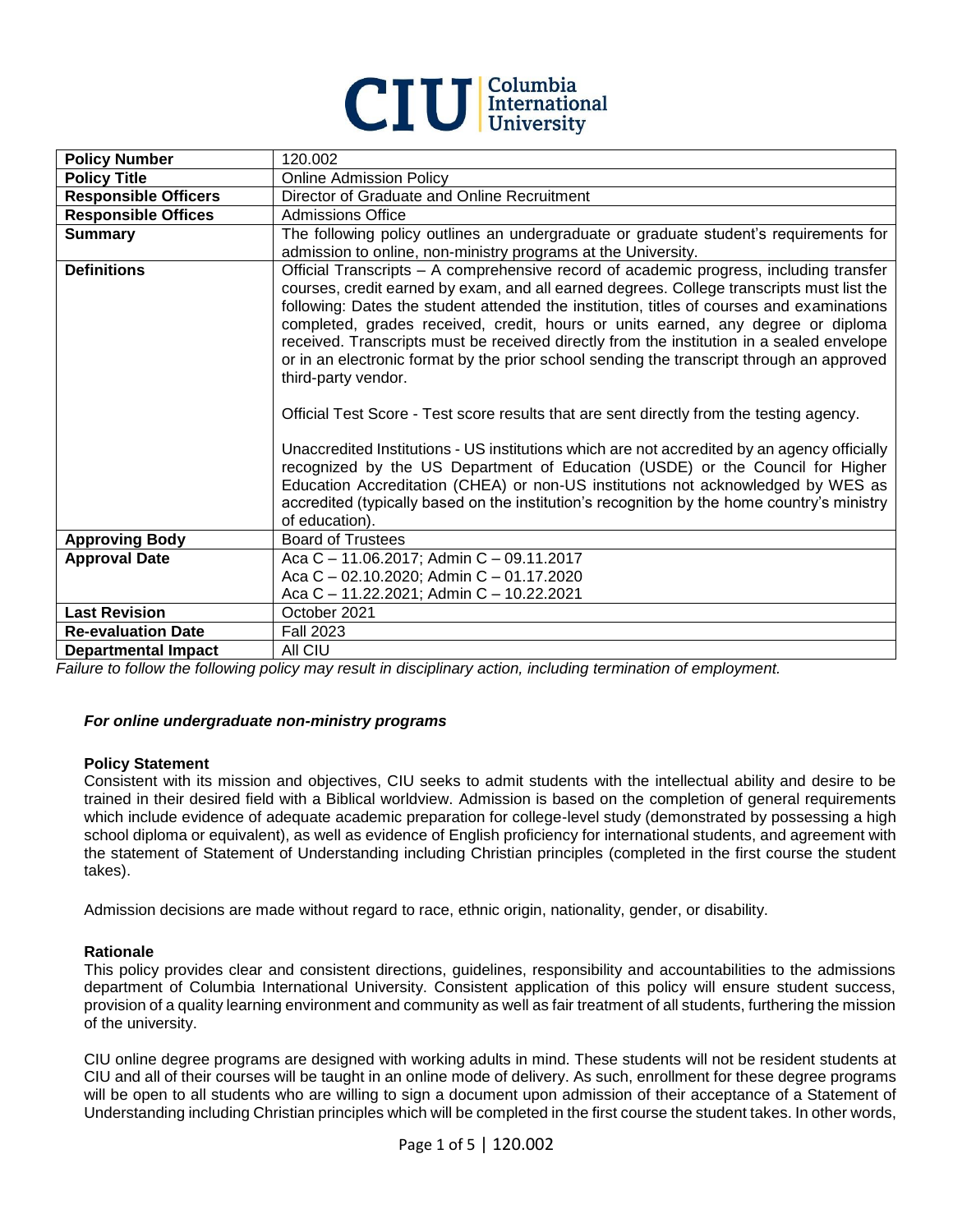they will all agree to be educated from a Biblical worldview consistent with the mission of CIU. Further, they will demonstrate an openness to furthering their understanding of Biblical principles during their time of study at CIU.

It is CIU's desire that online students who may not be followers of Christ when they start at CIU will be introduced to Him and come to accept Him as Savior during their time in online CIU programs.

# **Policy Procedures**

# **General Undergraduate Application Requirements (online, non-ministry programs) Freshman Students**

Applicants applying for admission as a full or part-time degree-seeking student who have not previously attended college or attempted fewer than 12 college credits post-high school must provide the following to the Admissions Office:

- Online application.
- Official high school transcript is required. Successful completion of General Educational Development (GED) Testing Program may be submitted in lieu of a high school transcript.
	- o Minimum high school grade point average (GPA):
		- 2.0 on a 4.0 scale (those with a GPA under 2.0 may be admitted on a provisional basis)
- Official college transcripts of all coursework completed if the student seeks to transfer credits from previously attended institutions.
- Final official transcripts are required prior to registering for courses.

# **Transfer Students**

Applicants applying for admission as a full or part-time degree-seeking student who have attempted 12 or more college credits post-high school must provide the following to the Admissions Office:

- Online application.
- Official college transcript from institution where 12 or more post-high school college credits were attempted. Official transcripts for all additional work completed or in progress if the student seeks to transfer credits from those institutions.
	- o Minimum college grade point average (GPA):
	- 2.0 on a 4.0 scale (those with a GPA under 2.0 may be admitted on a provisional basis)
- Final official transcripts are required prior to registering for courses.

#### **International Students**

Applicants who are not United States citizens applying for admission as a full or part-time degree-seeking or nondegree seeking must provide the following to the Admissions Office:

- Online application.
- Official Transcript(s)
	- o Freshman: Official high school transcript is required for students who have attempted 12 or fewer college credits post-high school and official college transcripts of all coursework completed if the student seeks to transfer credits from those institutions.
	- o Transfer: Official college transcript from institution where 12 or more post-high school college credits were attempted. Official transcripts for all additional work completed or in progress if the student seeks to transfer credits from those institutions.
	- o For schools attended outside the United States, an Official International Credential Advancement Package (ICAP) evaluation must be performed on required transcripts by World Education Services (WES) or an evaluation by InCred must be obtained. Academic records not written in English must be accompanied by a certified translation.
	- $\circ$  Special consideration is given for applicants having studied in China:
		- Not seeking transfer credit: Applicant may submit official transcripts in Chinese, official graduation certificate and degree certificate in Chinese to CHESICC(China Higher Education Student Information & Career Center). CHESICC will provide CIU with the official academic transcript and English verification report to determine highest post-secondary degree earned.
		- Seeking transfer credit: Applicants submit their Chinese documents to CHESICC (China Higher Education Student Information & Career Center) and have CHESICC provide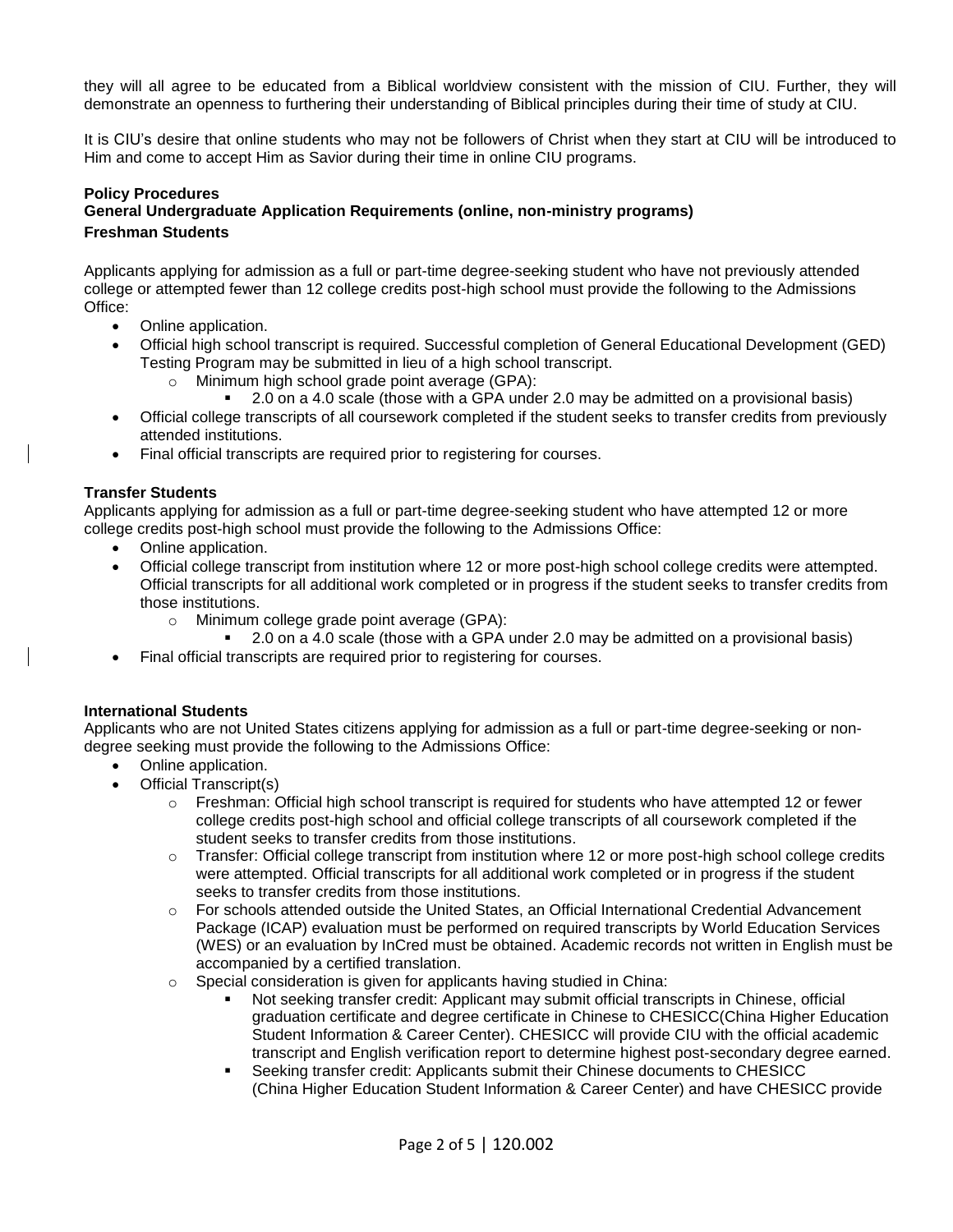WES with the official academic transcript and English verification report and obtain a courseby-course evaluation.

- o Final official transcripts are required prior to registering for courses.
- Official test score from the Test of English as a Foreign Language (TOEFL) or Duolingo English Test if English is not the applicant's first language.
	- o TOEFL score minimum:
		- Internet-based exam: 70
		- Computer-based exam: 195
		- Paper-based exam: 525
	- o Duolingo English Test score minimum: 105

# **Non-Degree Seeking Students (NDSS)**

Students not applying for a specific degree program apply as a non-degree seeking student (NDSS) and must hold a high school diploma. Examples include transient students, consortium students, and students seeking pre-requisites for licensure and certificates must provide the following to the Admissions Office:

- Online application.
- Transient letter, Official or unofficial high school transcript or college transcript if 12 or more college credits were attempted post high school.
- Minimum grade point average (GPA):
	- o 2.0 on a 4.0 scale

# **Previously Enrolled Students**

Students must re-apply and submit all degree-specific admission requirements if out of attendance for two consecutive regular semesters. Students who have missed only one regular semester of study contact the Registrar and Financial Aid Offices.

# **Readmission After Military Service**

In accordance with federal regulations, 34 C.F.R. 668.18 and the Department of Defense (DoD) Voluntary Partnership Memorandum of Understanding (MOU), the university will readmit service members who seek readmission to a program that was interrupted due to a uniformed service obligation.

Students who withdraw from the university in order to perform active military service will be readmitted after the student's release from active service. Students who have missed only one regular semester of study contact the Registrar and Financial Aid Offices for readmittance. Students who have been out of attendance for two consecutive regular semesters or more will reapply. Students may be readmitted in the same academic program prior to the military service or request admission to a different program.

#### **Notification to Undergraduate Applicants**

Once all application materials have been received, the completed application will be reviewed by admissions and the applicant notified of the admission decision.

#### *For online graduate non-ministry programs*

#### **Policy Statement**

Consistent with its mission and objectives, CIU seeks to admit students with the intellectual ability and desire to be trained in their desired field with a Biblical worldview. Admission is based on the completion of all general requirements which include evidence of adequate academic preparation for graduate-level study (demonstrated by possessing an earned bachelor's or master's degree and any master's level credit earned) as well as evidence of English proficiency, for international students.

Admission decisions are made without regard to race, ethnic origin, nationality, gender, or disability.

#### **Rationale**

This policy provides clear and consistent directions, guidelines, responsibility and accountabilities to the admissions department of Columbia International University. Consistent application of this policy will ensure student success, provision of a quality learning environment and community as well as fair treatment of all students, furthering the mission of the university.

Page 3 of 5 | 120.002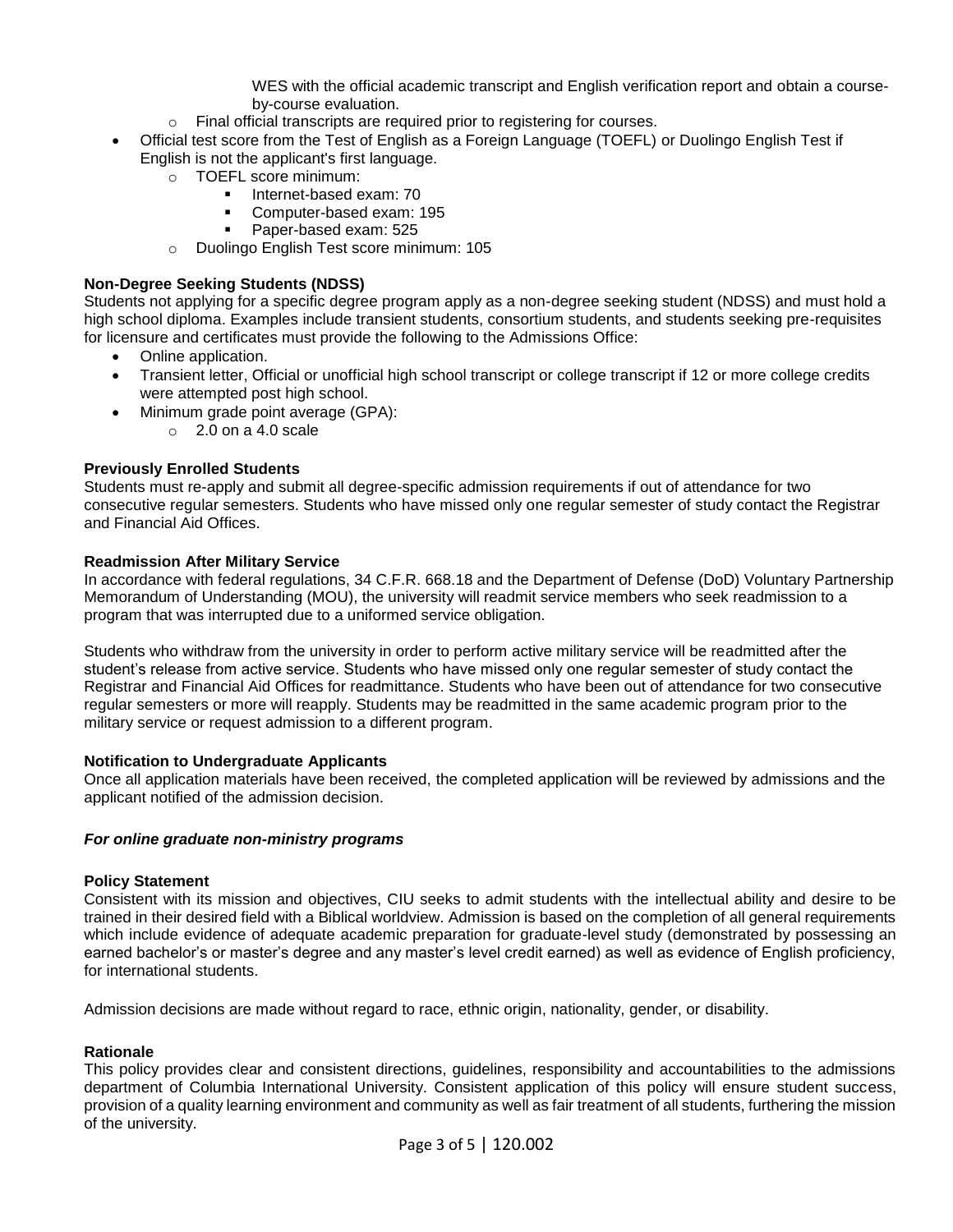CIU online degree programs are designed with working adults in mind. These students will not be resident students at CIU and all of their courses will be taught in an online mode of delivery. As such, enrollment for these degree programs will be open to all students who are willing to sign a document upon admission of their acceptance of a Statement of Understanding document including Christian principles, which will be completed in the first course the student takes. In other words, they will all agree to be educated from a Biblical worldview consistent with the mission of CIU. Further, they will demonstrate an openness to furthering their understanding of Biblical principles during their time of study at CIU.

It is CIU's desire that online students who may not be followers of Christ when they start at CIU will be introduced to Him and come to accept Him as Savior during their time in online CIU programs.

# **Policy Procedures**

# **General Graduate Application Requirements (online, non-ministry programs)**

Applicants applying for admission as a full or part-time degree-seeking or non-degree seeking must provide the following to the Admissions Office:

- Online application
- Non-refundable application fee
- Complete additional specific program requirements in the university catalog

# **International Students**

Applicants who are not United States citizens applying for admission as a full or part-time degree-seeking or nondegree seeking must provide the following to the Admissions Office:

- Online application
- Complete additional specific program requirements in the university catalog
	- Official Transcript(s)
		- o For schools attended outside the United States, an Official International Credential Advancement Package (ICAP) evaluation performed on required transcripts by World Education Services (WES) or an evaluation from InCred must be obtained. Academic records not written in English must be accompanied by a certified translation.
			- Special consideration is given for applicants having studied in China:
				- Not seeking transfer credit: Applicant may submit official transcripts in Chinese, official graduation certificate and degree certificate in Chinese to CHESICC(China Higher Education Student Information & Career Center). CHESICC will provide CIU with the official academic transcript and English verification report to determine highest post-secondary degree earned.
				- Seeking transfer credit: Applicants submit their Chinese documents to CHESICC (China Higher Education Student Information & Career Center) and have CHESICC provide WES with the official academic transcript and English verification report and obtain a course-by-course evaluation.
		- $\circ$  Final official transcript evaluation is required prior to registering for courses.
- Official test score from the Test of English as a Foreign Language (TOEFL) or Duolingo English Test if English is not the applicant's first language.
	- o TOEFL score minimum:
		- Internet-based exam: 79
		- Computer-based exam: 213
		- Paper-based exam: 550
	- o Duolingo English Test score minimum: 105

#### **Non-Degree Seeking Students (NDSS)**

Students not applying for a specific degree program may be accepted as a non-degree seeking student (NDSS). Examples include transient students, consortium students, and students seeking prerequisites for licensures and certificates. NDSS applicants must complete the general application requirements; unofficial transcripts or transient letter may be accepted as the admitting credential.